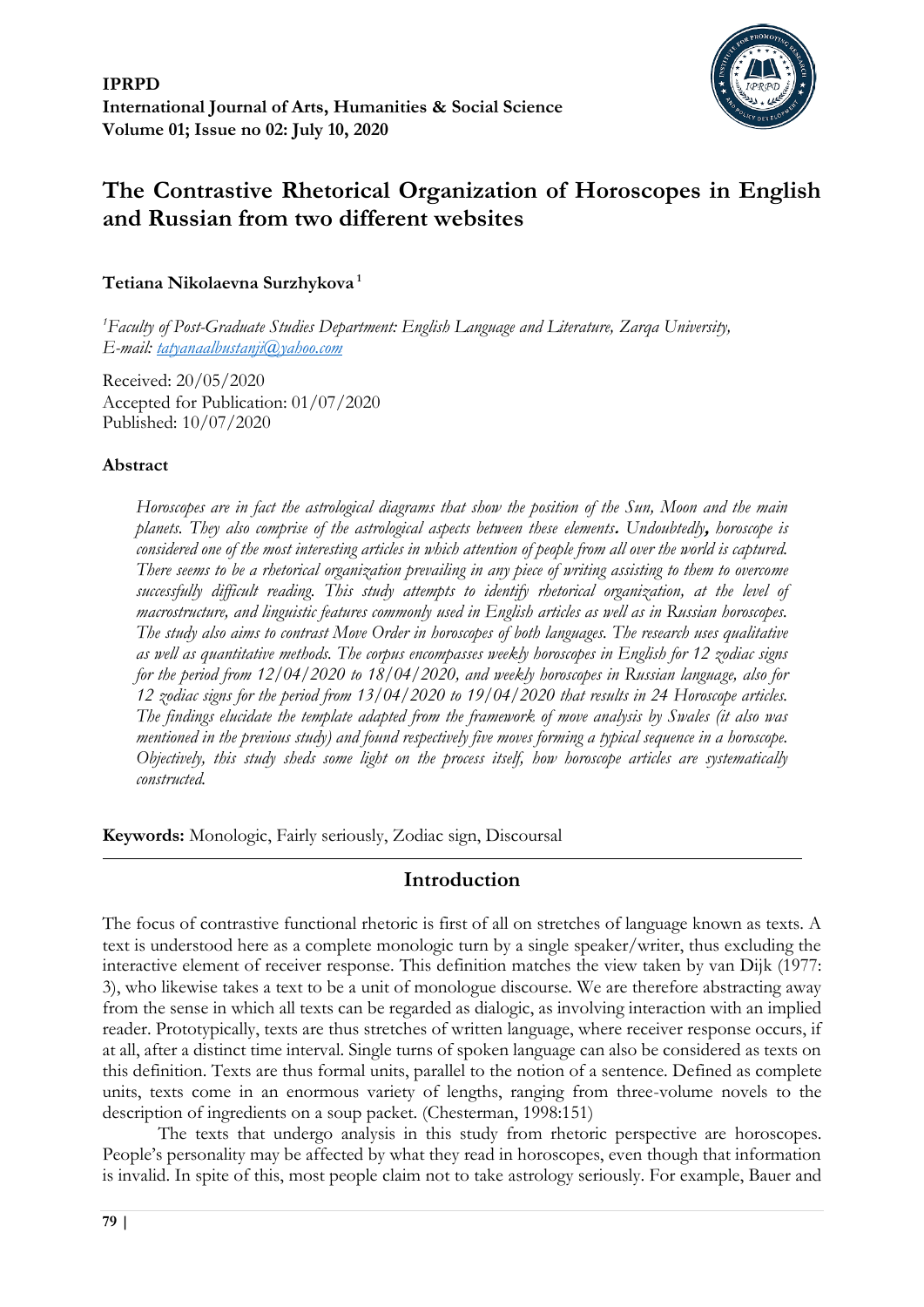Durant (1997) in a survey of just over two thousand British people, found that while 44% of respondents said they read a horoscope or personal astrology report 'often' or 'fairly often', only 6% claimed to take what it said either 'seriously' or 'fairly seriously'. Few surveys have asked whether people alter their behavior according to what they read in horoscopes. Gorer (1947) found that 5% said they followed advice in horoscopes, 18% occasionally did so, and 77% said they never did. In a study by Miller (1983), fewer than 2 % of college graduates said they changed their behavior because of horoscopes

"Your Zodiac sign, or star sign, reflects the position of the sun when you were born. With its strong influence on your personality, character, and emotions, your sign is a powerful tool for understanding yourself and your relationships. And of course, your sign can show you the way to an incredible life. Each of the zodiac signs is also associated with a planet, called its ruler. This planet exerts a stronger influence over a given sign than any other planet. It affects how your zodiac sign interacts with others, approaches life, and forms relationships. The corpus of the study consists of 24 weekly horoscopes in English and Russian."

## **Problem of the study**

The problem can be formulated as:

1. What is the rhetorical organization of horoscope (identifying moves) prevailing in both languages (English and Russian), correspondingly taken from different websites?

- 2. What are the linguistic features commonly used in English and Russian horoscopes?
- 3. Contrastive Move Order in horoscopes of both languages.

#### **Aims of the study**

The aims of the study are:

1. To find out the types of Moves in horoscopes of two different sites as well as in two different languages.

2. To find out and elucidate the linguistic features commonly used in English and Russian horoscopes.

3. To contrast the Move Order in horoscopes in two languages from two different sites

## **1. Method of Collecting Data**

## **Research Methodology**

The data in this study were collected using the library research method. The corpus of the study consists of 12 weekly horoscopes in English from a website https://www.ganeshaspeaks.com for 12 zodiac signs, such as *Aries, Taurus, Gemini, Cancer, Leo, Virgo, Libra, Scorpio, Sagittarius, Capricorn, Aquarius, Pisces* for the period from 12/04/2020 to 18/04/2020, and respectively 12 weekly horoscopes for 12 zodiac signs for the period from 13/04/2020 to 19/04/2020 in Russian language , such as *Овен, Телец, Близнецы, Рак, Лев, Дева, Весы, Скорпион,Стрелец, Козерог, Водолей, Рыба* from a website [https://www.chita.ru](https://www.chita.ru/) , via Google without consideration of writers.

## **2. Method and Technique of Analyzing Data**

The data in this study were analyzed qualitatively and quantitatively. There are some steps in analyzing the data in this study. The first step was identifying moves in each of the horoscopes and categorizing them in accordance with commonly found moves in horoscopes based on the framework of move analysis by Swales and finding respectively five moves forming a typical sequence in a horoscope. The second step was describing linguistic features of the moves. And the next step of the analysis was finding out Move frequency in each horoscope in both languages (English and Russian) from two different websites and showing the analysis of data on the table. The final step was identifying Move Order in each horoscope.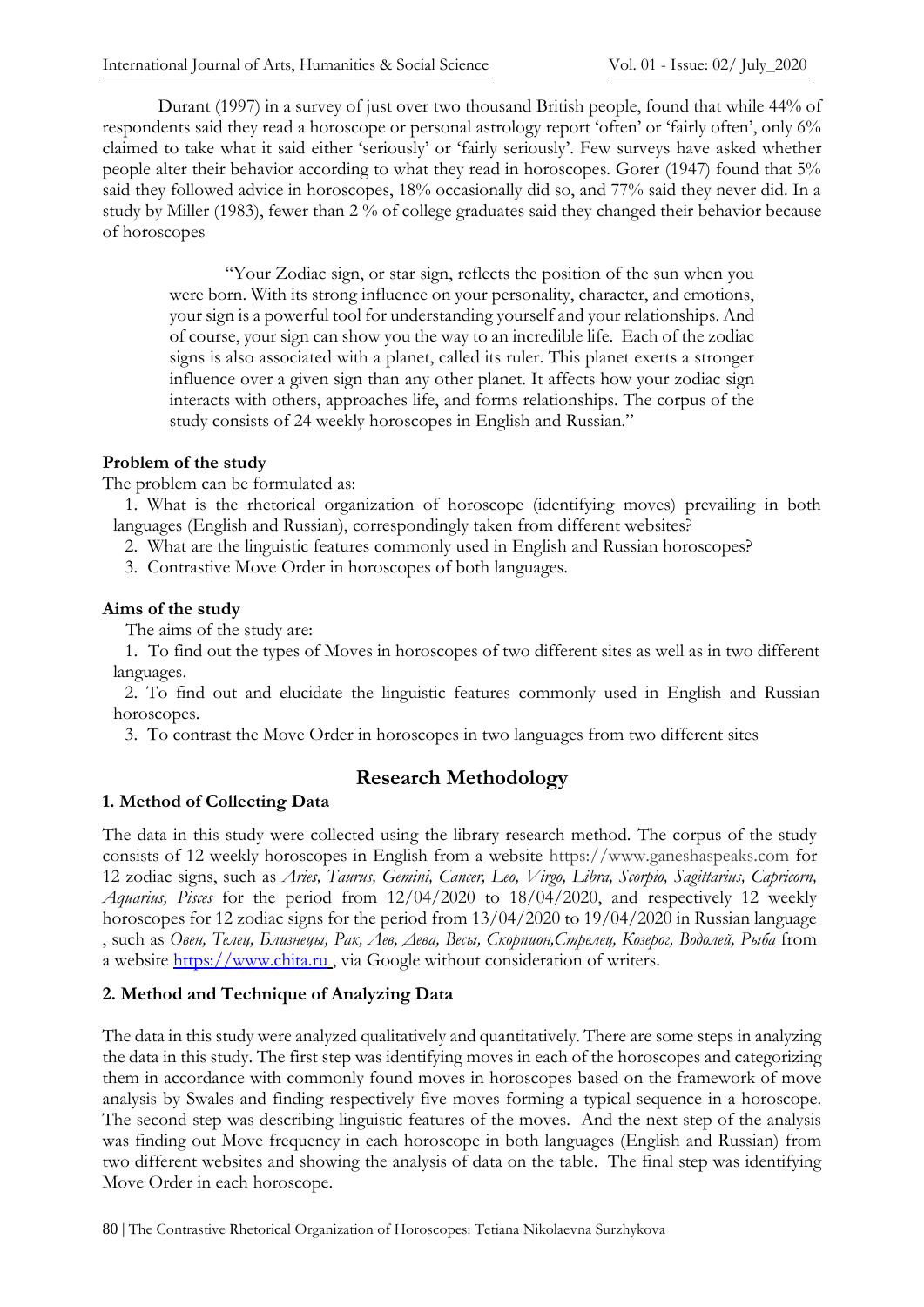## **Theoretical Framework**

### **1. Overall rhetorical variation**

Significant attention should be taken to different sections of a RA as a genre in the related academic community. The importance of RAs has been increasing in recent years due to existing a very huge amount of information being transferred in the academic world. Successful publication in the international community necessitates the scholars to acquire awareness of move variation in text structure.

Overall rhetorical variation within a specific discipline, applied Linguistics in this case, cannot be ignored. Up to now discourse analysts have been studying RAs either across disciplines or just one section of RAs within a specific discipline. Swales (1981) proposed a move analysis approach within the general field of English for Specific Purposes (ESP). His main purpose was to think about the needs of advanced non-native English speakers, who learn to read & write RAs. Also he tried to help NNS professionals to publish their articles in English. Later on Swales' framework was revised and extended by other scholars such as Pho (2008b).

## **2. Background**

Genre analysis using rhetorical moves was originally developed by Swales (1981) to describe the rhetorical organization patterns of research articles. Its goal is to describe the communicative purpose of a text by categorizing the various discourse units within the text according to their communicative purposes of a text by categorizing the various discourse units within the text according to their communicative purposes or rhetorical moves. A *move* thus refers to a section of a text that performs a specific communicative function. Each move not only has its own purpose but also contributes to the overall communicative purposes of the genre. In Swale's words, these purposes together constitute the rationale for the genre, which in turn "shapes the schematic structure, style, content and intended audience" (1990, p.58).

Genre analysis was developed in the 1970<sup>s</sup> and 1980s as part of the wider growth of discourse analyses focusing on the organization of discourse. Bhatia (2004) documents how structural concerns, for example Hoey's (1983) problem-solution structure analysis, directed the analyst's attention away from studying lexico-grammatical features of texts (e.g., passives and nominalizations, use of tense, coherence). Researchers involved in the analysis of text as genre further related discourse structures to the communicative functions of texts, resulting in the current approach of doing genre analysis using rhetorical moves.

In move analysis, the general organizational patterns of texts are typically described as consisting of a series of moves, with moves being functional units in a text which together fulfill the overall communicative purpose of the genre (Connor, 1995). Moves can vary in length, but normally contain at least one proposition. Some move types occur more frequently than others in a genre and can be described as conventional, whereas other moves occurring not as frequently can be described as optional. In short, moves represent semantic and functional units that have specific communicative purposes; in addition, as the following section show, moves generally have distinct linguistic boundaries that can be objectively analyzed.

## **3. Swale's move analysis of research articles**

Swales (1981) developed a discourse approach of move analysis within the more general field of English for Specific purposes (ESP). This approach has been revised and extended by several scholars, including Swales (1990). The original aim of Swale's work on move analysis was to address the needs of advanced non-native English speakers (NNSs) learning to read and write research articles, as well as to help NNS professionals who want to publish their articles in English. His analysis of 48 introduction sections in research articles from a range of disciplines (physics, medicine, and social sciences), written in English, led Swales to propose a series of moves - i.e., specific communicative functions performed by specific sections of the introductions – that defined the rhetorical structure of research article introductions. A closer examination of Swale's move structure, or framework, for these introductions helps elucidate the interaction between moves and steps in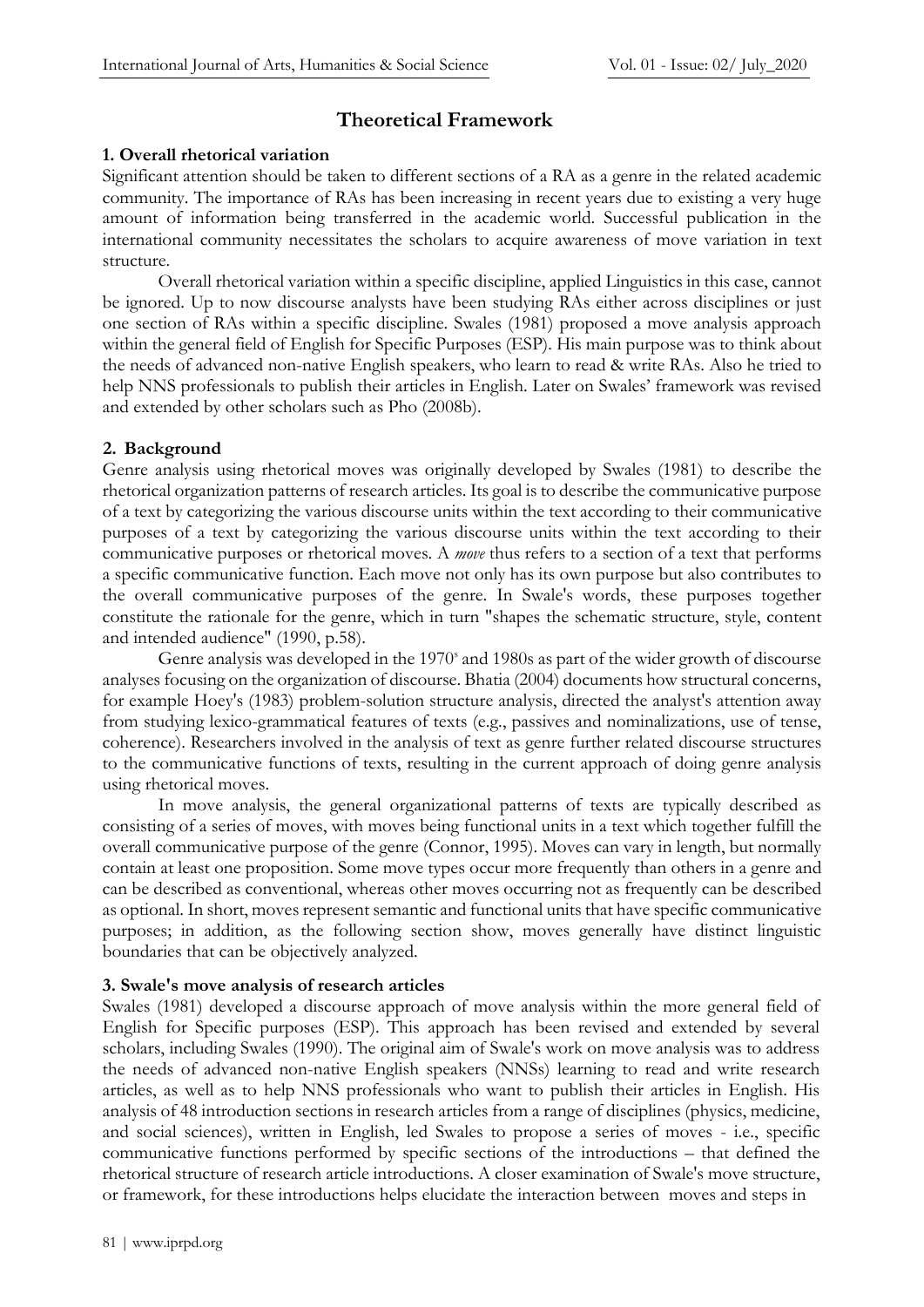performing communicative functions in scientific texts. Swale's three-move schema for article introductions, collectively known as the Create a Research Space (CARS) model, is presented in Table 1. The model shows the preferred sequences of move types and steps, which are largely predictable in research article introductions.

| Table 1 | CARS model for research article introductions, adapted from Swales (1990, p.141) |                                      |  |  |
|---------|----------------------------------------------------------------------------------|--------------------------------------|--|--|
| Move 1: | Establishing a territory                                                         |                                      |  |  |
|         | Step 1                                                                           | Claiming centrally and/or            |  |  |
|         | Step 2                                                                           | Making topic generalizations and/or  |  |  |
|         | Step 3                                                                           | Reviewing items of previous research |  |  |
| Move 2: | Establishing a niche                                                             |                                      |  |  |
|         | Step 1A                                                                          | Counter-claiming or                  |  |  |
|         | Step 1B                                                                          | Indicating a gap or                  |  |  |
|         | Step 1C                                                                          | Question raising or                  |  |  |
|         | Step 1D                                                                          | Continuing a tradition               |  |  |
| Move 3: | Occupying the niche                                                              |                                      |  |  |
|         | Step 1A                                                                          | Outlining purposes or                |  |  |
|         | Step 1B                                                                          | Announcing present research          |  |  |
|         | Step 2                                                                           | Announcing principal findings        |  |  |
|         | Step 3                                                                           | Indicating RA structure              |  |  |

Swale's CARS model for academic research articles has been widely studied and validated since it was first published in 1990. The model has been shown to have a recursive nature – what Swales called "recycling" (1990, p.140) – with moves or steps occurring more than once as well as with varied realizations in research writing across contexts.

There are two additional characteristics of moves that should be noted. The first is that some move types in a genre may be more common (or obligatory), while other moves may be optional. Bhatia (1993) is among those that underscore this characteristic of moves. Bhatia prefers the term "strategy" as opposed to "step", to reflect the variability among elements within a move: move elements may or may not regularly appear, and they can be used in different sequential order.

In addition, it is possible that some move types will recur in a cyclical fashion within a section of text (Swales, 2004). Typically, the cyclical reoccurrence of a move within a section of text has been dealt with by considering each appearance of a particular move as a separate occurrence. For example, if a text starts with, say, Move Type 1, continues with Move Type 2, and then returns to Move Type 1, Move Type 1 would be counted as having occurred twice. More rarely, moves can be interrupted by – or have inserted into them-another move types (Upton, 2002). While this is rather unusual, there can be clear instances where one communicative functional unit (move type) of a text interrupts, often as an aside or a tangential comment, another very different communicative functional unit of text.

## **4. Summary on previous research on move analysis**

To highlight key points introduced above, move analysis proposes that genres are composed of definable and, to a great extent, predictable functional components – that is, 'moves' of certain types. For example, article introductions typically have three rhetorical move types – establishing territory, establishing a niche, and occupying the niche. Letters of application have seven distinguishable move types.

According to Bhatia, (1993), the move structuring of a genre is the property of the genre itself, not something that the reader constructs. This structure is controlled by the communicative purpose(s ) of the text, and is the underlying reason that one genre varies from another. The moves of a genre are considered such an inherent part of the genre that they can be used as the building blocks for teaching novice writers how to successfully write texts in that genre (Dudley-Evans, 1995), which, as already noted, was Swale's initial motivation for exploring the structure of research article introductions.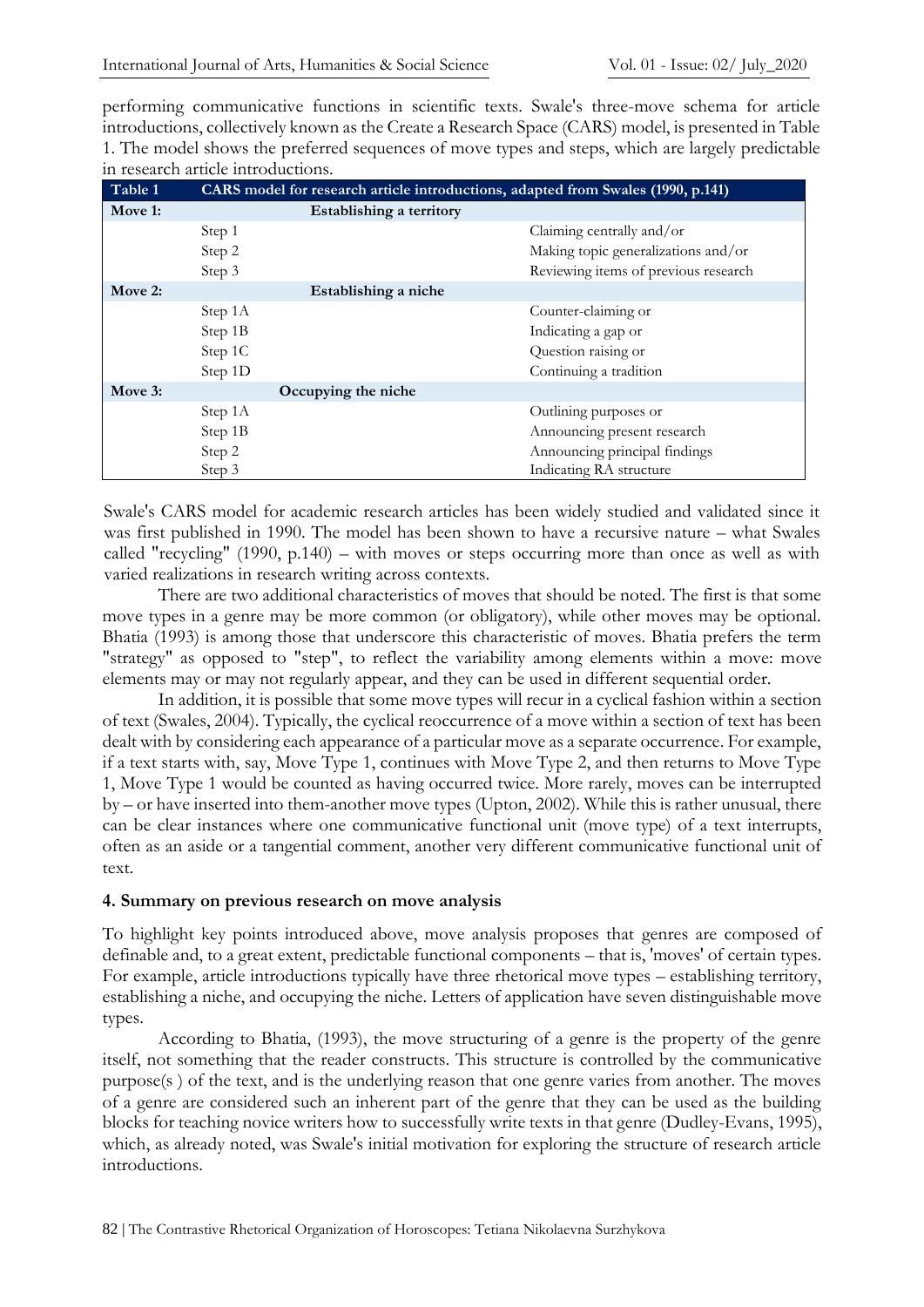Most studies on Move-Step structure of RAs have focused on special linguistic features utilized to fulfil a specific function in RAs. However a few studies have emphasized on authorial identity across specific moves and steps of applied linguistics articles. The definition of move in genre analysis was proposed by Swales (2004: 228-9). He defined move as a "discoursal or rhetorical unit that performs a coherent communicative function in a written or spoken discourse". Pho (2009) noted "each move has its own communicative purpose, which, together with other moves, contributes to the general communicative purpose of the text" (p. 17). In move analysis, the fact of existing a series of moves within the general patterns of text is taken into consideration. All the moves together serve the overall communicative purpose of the genre (Connor, 1995). "Steps" are lower level parts of moves which fulfil the communicative function of the move to which they belong (Swales, 1990).

Phuree Siriruttanaphon conducted the research on The Rhetorical Organization of Horoscope written by English Native speaker. He investigated 10 stand-alone horoscope articles systematically selected from the top ten most prestigious websites and resulted in 100% frequency of almost all Moves.

Yvonne Soon Chiin LING investigated horoscopes but from another perspective, he analysed the use of Modal Auxiliary verbs in horoscopes.

## **5. Overview of the methods for move analysis**

#### **A General steps of move analysis**

Kwan (2006) provides a useful introduction to the functional-semantic methods used for identifying discourse moves**.** A functional approach to text analysis calls for cognitive judgement, rather than a reliance on linguistic criteria, to identify the intention of a text and the textual boundaries. This approach is in line with the theoretical definition of a move; that is, that each move has a local purpose but also contributes to the overall rhetorical purpose of the text.

It is important to note that there are no strict 'rules' for doing move analysis, nor does every researcher necessary do each of the steps described below. The intent here is to simply describe common procedure in doing a move analysis. First, in order to identify the move categories for a genre, it is important to get a "big-picture" understanding of the overall rhetorical purpose of the texts in the genre. The second step is then to look at the function of each text segment and evaluate what its local purpose is. This is the most difficult step. Move categories need to be distinctive. Multiple readings and reflections of the text are needed before clear categories emerge.

The third step is to look any common functional and/or semantic themes represented by the various text segments that have been identified, especially those that are relative proximity to each other or often occur in approximately the same location in various texts representing the genre. These functional-semantic themes can then be grouped together, reflecting the various *steps* (or *strategies*) of a boarder move type**,** with each move having its own functional-semantic contribution to the overall rhetorical purpose of the text. Swales proposed the first CARS move, *Establishing a Territory*, as it was clear that research article introductions almost always began with a section that functioned to prove a context for the study being introduced, whether this was done by claiming the centrality of the study (Step1), and /or by making generalizations about the topic being studied (Step 2), and/or by reviewing items of previous research on the topic (Step 3). Not all research articles introductions have all the steps.

When a researcher is ready to segment a particular text into moves, it is best to begin first with a pilot coding, ideally with at least two coders. Because coders are seeking to understand the functional-semantic purposes of text-segments, coding must be done by hand. Initial analyses are then discussed and fine-tuned until there is agreement on the functional and semantic purposes that are being realized by the text segments, resulting in a protocol of move and step features for the genre, with clearly defined purposes and examples.

Some move structure can prove more complex than the three-move structure of the CARS model. For example, Bhatia (1998) has noted that fundraising discourse "offers a large variety of creative options". In other words, some genres, especially dynamic and persuasion- oriented ones like fundraising letters, may have obligatory, typical, and optional move elements, and move types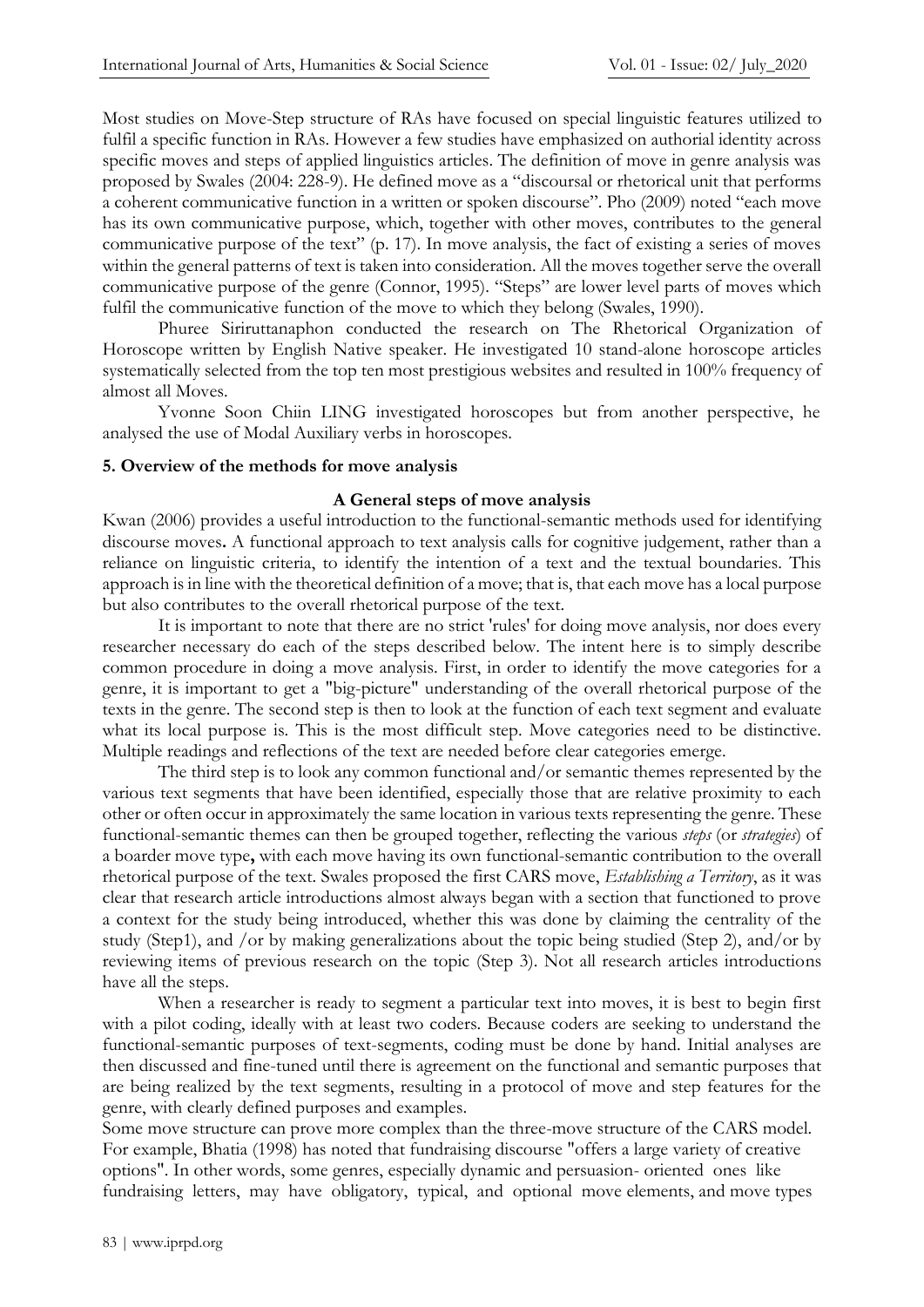| Table 2  | General steps used to conduct a corpus based move analysis                                                                                                                                                                                |
|----------|-------------------------------------------------------------------------------------------------------------------------------------------------------------------------------------------------------------------------------------------|
| Step 1:  | Determine rhetorical purpose of the genre                                                                                                                                                                                                 |
| Step 2:  | Determine rhetorical function of each text segment in its local context; identify the possible<br>move types of the genre                                                                                                                 |
| Step 3:  | Group functional and/or semantic themes that are either in relative proximity to each other or<br>often occur in similar locations in representative texts. These reflect the specific steps that can<br>be used to realize broader move. |
| Step 4:  | Conduct pilot-coding to test and fine-tune definitions of move purposes.                                                                                                                                                                  |
| Step 5:  | Develop coding protocol with clear definitions and examples of move types and steps.                                                                                                                                                      |
| Step 6:  | Code full set of texts, with inter-rater reliability check to confirm that there is clear<br>understanding of move definitions and how moves/steps are realized in the text.                                                              |
| Step 7:  | Add any additional steps and/or moves that are revealed in the full analysis.                                                                                                                                                             |
| Step 8:  | Revise coding protocol to resolve any discrepancies revealed by the inter-rater reliability check<br>or by newly 'discovered' moves/steps, and re-code problematic areas.                                                                 |
| Step 9:  | Conduct linguistic analysis of move features and/or other corpus-facilitated analyses.                                                                                                                                                    |
| Step 10: | Describe corpus of texts in terms of typical and alternate move structures and linguistic<br>characteristics.                                                                                                                             |

may not necessarily occur in a fixed order. Nevertheless, a move structure for a genre can still be identified by working through the general process outlined above.

#### **B General advantages of corpus-based approaches to discourse analysis**

There are several advantages to using a corpus-based approach to top-down analyses of discourse (including move analysis and appeals analysis). Baker (2006) in his book, Using Corpora in Discourse Analysis, outlines four advantages of using corpora to analyze discourse. First, a corpus-based approach helps reduce researcher bias. All researchers approach their research from a particular worldview; often we are aware and take account of our biases, but often we are not aware of biases. As Baker notes, "by using a corpus, we at least are able to place a number of restrictions on our cognitive biases" (p.12); overall patterns and trends are more likely to show through when we are looking at dozens of texts rather than just one or two 'selected' texts. In short, corpus-based approaches help put the focus of discourse analysis on interpretation of the data – not the data itselfby reducing the opportunity for manipulation (conscious or unconscious) of the texts selected for analysis.

The second advantage of corpus-based discourse analysis identified by Baker (2006) addresses what he calls "the incremental effect of discourse" (p.13). The primary purpose of discourse analysis is to understand how language is used, often in quite subtle ways. A single text on its own is insignificant; however, corpus analysis allows us to see patterns that exist but might otherwise miss when analyzing a small sample of texts because they are not overwhelmingly frequent.

The third advantage Baker (2006) gives for using a corpus-based approach to discourse analysis is that it is much easier to identify counter-examples-"resistant discourse"- on the one hand, and to less readily mistake them for "hegemonic" – or "dominant" – discourse on the other hand.(p.14) For example, results of a corpus-based move analysis are much more likely to represent the move and linguistic structure that are in fact typical for the genre as a whole, and much less likely to be skewed by the random selection and analysis of only a handful of texts that may turn out to not be representative of the genre as a whole.

#### **C Specific advantages of a corpus-based perspective for move analysis**

#### **Identifying linguistic features of moves**

While one could do a move analysis of a single text, it only becomes possible to describe the typical linguistic characteristics of move types through a corpus-based approach. Before computerized analysis, there were attempts to summarize the occurrence of linguistic features in genre moves. For example, Swales (1990, pp.131-132) summarized the findings of 40 published studies which described **the** use of linguistic features in the four major sections of research articles. He concluded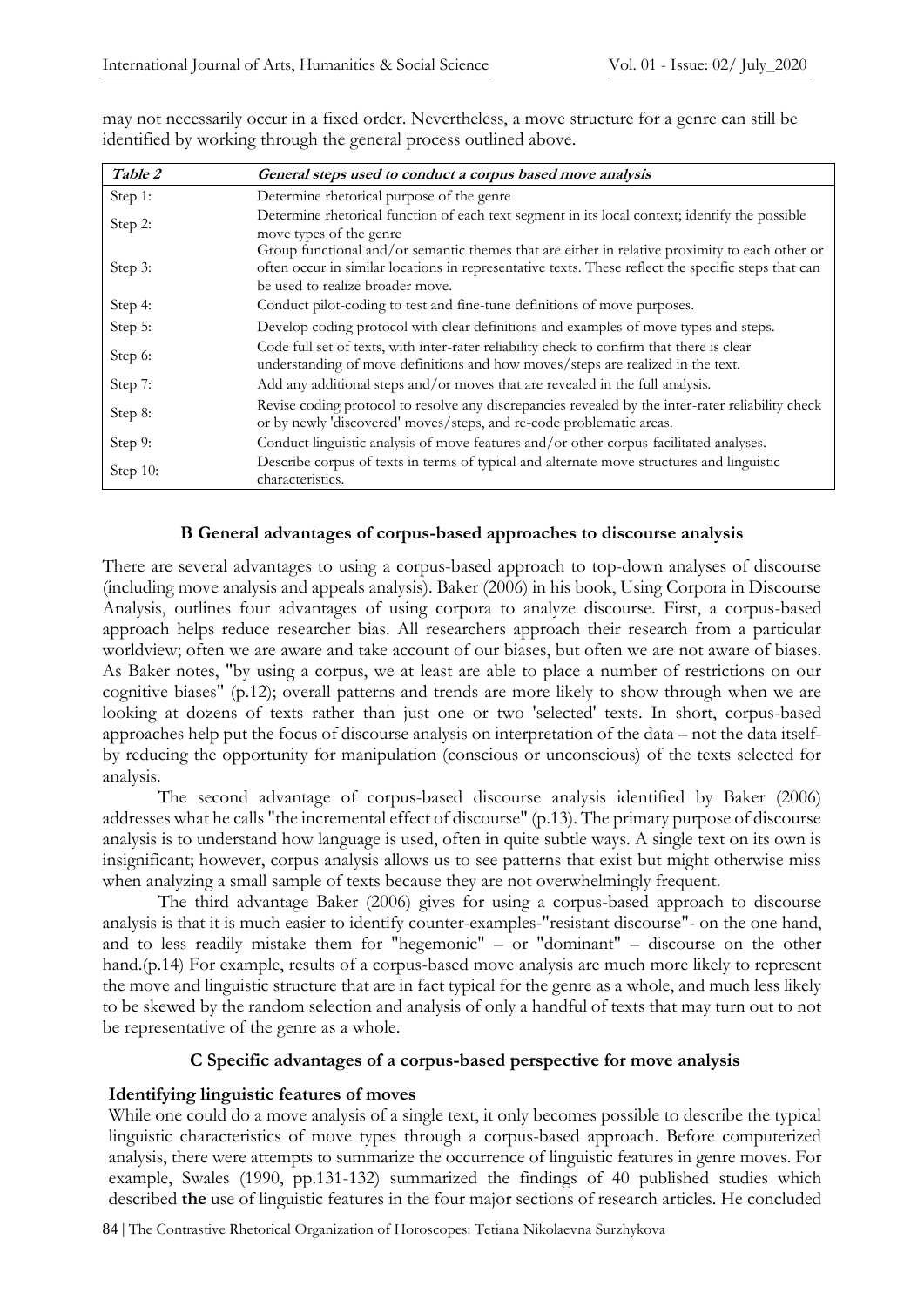that five linguistic features – that verb complement, present tense, past tense, passive voice, and author's comments or hedging – co-occur in particular patterns to convey particular rhetorical functions. The patterns observed, based on the five linguistic features, provide evidence for a twoway distinction between Introduction/Discussion and Methods/Results sections. The Introduction and Discussion sections have the functions, respectively, of providing the background of the current study and interpretation of the result. The features frequently found to be associated with these functions are *that* complements, present tense, and author's comments. The Methods/Results sections, respectively, provide information regarding experimental procedures and present findings of the current study. Associated with these functions are a high use of past tense and a variable use of passive voice verb forms.

The studies cited by Swales usually analyzed linguistic features by hand, looking for patterns and differences. With computers, much more interesting and comprehensive linguistic analysis can be undertaken. Analyses which take into account only individual linguistic features will reveal very little about the co-occurrence of linguistic features and how features interact with each other in a move to perform a particular communicative purpose. It would be more informative and useful to study the distribution and co-occurrence of many features of language at once, rather than considering the distribution and function of individual features singly.

It needs to be remembered that move types, and their component steps, are identified by the functional and semantic purposes that they have. Nevertheless, because different moves have different functional and semantic purpose, it seems reasonable to expect that moves purposes will be realized through variations in linguistic features. This is in fact, what Swales observed in his early analysis of research articles: "The evidence suggests a differential distribution of linguistic and rhetorical features across the four standard sections of the research article". (1990,p.136) . Consequently, once texts have been segmented into moves, it is possible to analyze the linguistic characteristics of each move to determine the typical linguistic characteristics of the different move types. This type of analysis has not generally been done in "traditional" move analysis studies, and it can be argued that the lack of description of the typical lexico-grammatical characteristics of these discourse units (i.e. move types) is a significant shortcoming of the non-corpus-based approach.



#### **6. Horoscopes as a media genre**

**(Zareva, 2013).**

One of the most interesting genres widely available not only in newspapers or in magazines but on websites is the horoscope. "The term "**horoscope**" is one of the main concepts and it refers to the schematic map of the planets' position at a specific moment in time usually but not necessarily the moment of a person's birth. Each Chart is unique, as is its interpretation by the astrologer","...the horoscope is an example of media discourse and as such is informative of the ways in which the texts are produced by media workers in media institutions and of the ways in which the texts are received by audiences" (Fairclough, 195l:6)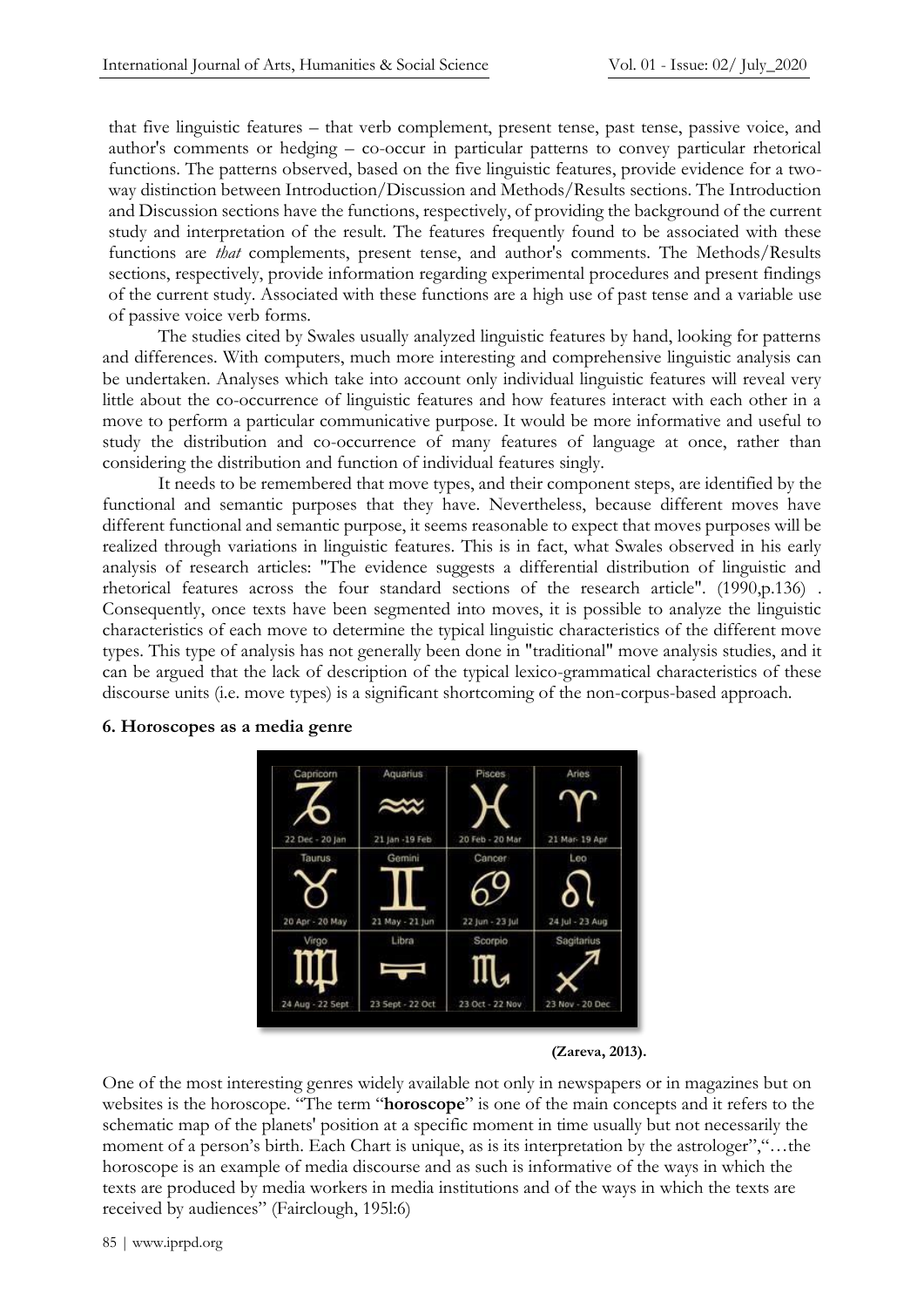It is recognizable that the horoscope is categorized as a media genre which can be said to be a type of media product with a set of unique lexico-semantic features and language constructions. The horoscope offers structuring guidance with the mundane decision making of our everyday lives, marks certain days as auspicious for major action with financial consequences, and gives practical advice for action which pointed towards individual habits.

The belief of a horoscope prediction lies in the matter of superstition in life. People believe in such a thing seeing that the horoscope prediction provides information and assurance about the future or a way to resolve and to improve their relationships. As practiced today, horoscope readers end up feeling happy and satisfied leading to changes in personalities, behaviors, and decision-making processes. Our horoscopes have unique patterns that help us find and reveal our strength and weakness. Some people claimed that a horoscope is like a blueprint of lives creating stories precisely related to the period of exact time individuals were born. In a nutshell, the predictions in horoscopes disclose many things about personalities as well as the destiny of people reaching to the great enjoyment among readers.

A number of research articles found that a horoscope seem to be a matter that women are really interested in. Some of these are discussed in more detail with regard to the stars pages in women's magazines (Zareva, 2013).

It has been highlighted that the horoscope is substantially popularized by the mass media to a certain extent. Zareva (2013) carried out the surveys and found that the horoscope is one of the main reasons that most people want to read a newspaper or magazines given the fact that the psychic predictions of their age, sex, or behaviors make the readers believe such a thing. Originally, the horoscope has astrological sense realized by its uniqueness. It informed the individual and shed light on his or her personality and future incident. Conversely, it recently obtained new functions not only giving advice but entertaining the readers instead of predicting and informing about the future event. The new transformed nature of the horoscope features of a mass media genre and a culture phenomenon. The horoscope reflects recent social trends, employs the culture, and focuses on some of the basic values which are shared by the members of that particular culture.

Consumers who read their horoscope daily are likely to exhibit instigating behavior when their zodiac prediction was almost negative. The horoscope is a proof of improving our mood fostering selfless activities among individuals. The unpredictable change is prone to occur if bad news is mentioned in the horoscope. According to Zareva (2013), generally, the most discussed topics she found in her study are affection, relationships, friendship, marriage, family, health, work, selfdevelopment, spending money, going out to parties and clubbing, food and drinks, respectively. She further explains that the horoscopes aim to wheedling the reader, providing appropriate advice, warning, criticizing, as well as providing some predictions about possible future incidents. In addition, some of the qualities invariably represented and promoted in horoscopes are taking the initiative in life, self-reliance; keeping fit or healthy; taking care of individual appearance; straightforwardness; honesty; sincerity. The most common linguistic features presented in horoscopes are present and future forms of the verbs, if-clauses, passive voice, modal verbs, and imperative forms.

#### **FINDINGS AND DISCUSSIONS**

This chapter encompasses three major sections. The first section illustrates the identification of moves prevailing in English and Russian corpora. The second section describes the analysis of linguistic features of each move and elucidates the frequency and occurrences of all identified moves. Finally, Move Order is established.

#### **1 Rhetorical organization in the horoscopes**

Due to the fact that there is no previous theory of the move analytical framework of Horoscopes, the research follows the Swales' framework (1990) and the element of horoscope writing as a guideline to analyze the communicative intentions (Zareva, 2013). The Move List was adapted in the previous study by Phuree Siriruttanaphon and it was applied in this study. The analysis of the representative English corpus commonly reveals the identification as the following: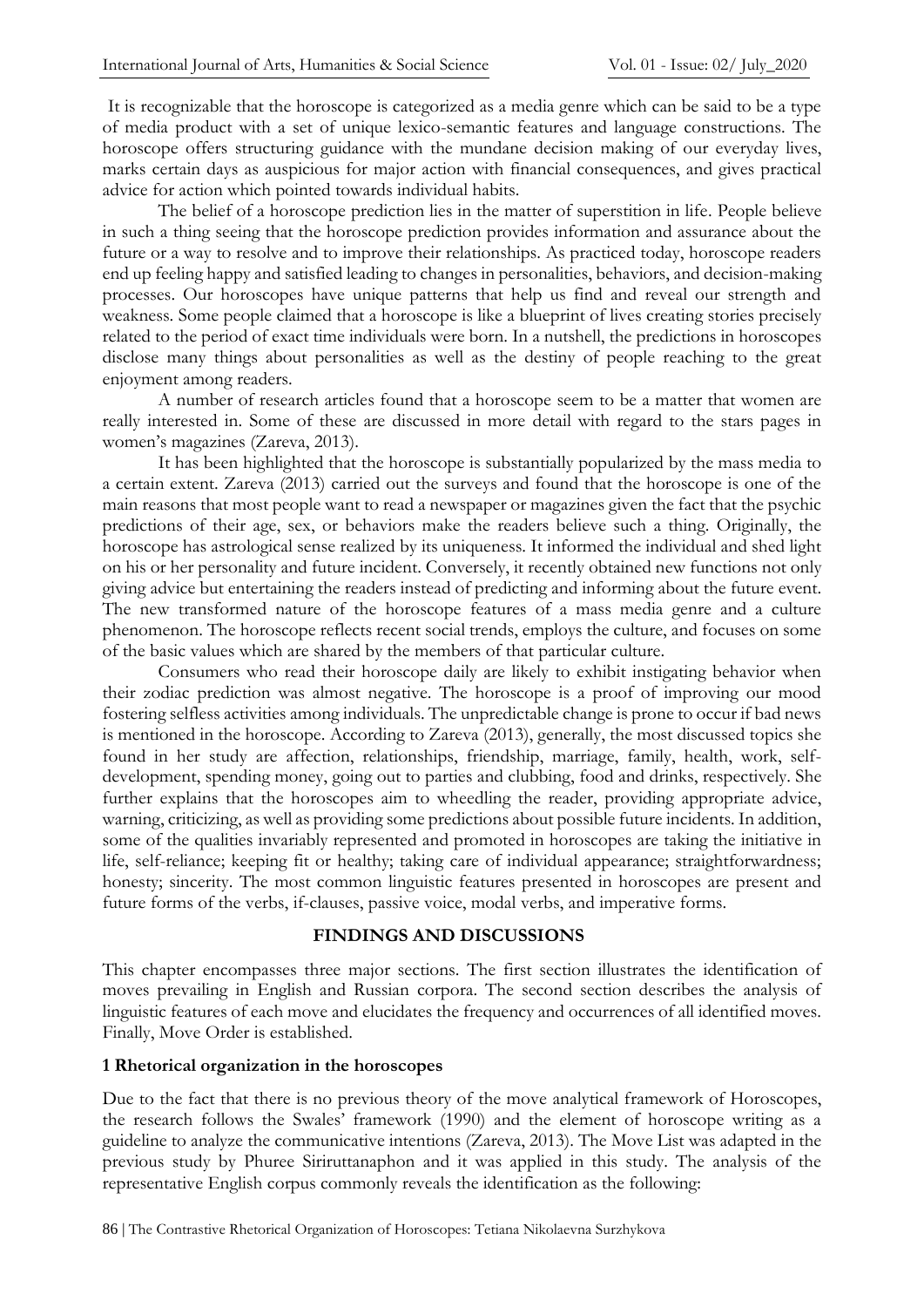Move 1: Establishing information in general Move 2: Upcoming relationships Move 3: Financial status Move 4: Career advancement Move 5: Health and wellbeing

### **Figure 1: Moves commonly found in horoscopes**

As shown above, the analysis of the corpus reveals the identification of five moves. To do the analysis, there are two important things to follow. First, text segments are thoroughly investigated to capture a common set of linguistic features consisting of grammatical features, lexical features, and language constructions used to perform a particular communicative function. In part of linguistic feature identifications, some are highlighted in boldface and underlined, and the frequency of Rhetorical organizations of moves and move occurrence are analyzed and presented in table (Table 3-8).

#### **2. Functions of the Moves and their linguistic features**

This section shows the function of each move, based on the communicative purposes of the writers of the horoscopes, as well as a common set of linguistic features which facilitate the identification of the moves. Four horoscopes in English were exemplified to representatively illustrate how move demarcation was carried out.

The corpus in English is taken from a website [https://www.ganeshaspeaks.com](https://www.ganeshaspeaks.com/) and represents a weekly horoscope for 12 zodiac signs for the period from 12/04/2020 to 18/04/2020.

The first horoscope which was for Taurus Zodiac sign was taken for purpose of analysis and identifying Moves and their linguistic features.

## **Taurus (horoscope 1)**

**[***Industrialists and manufacturers* **will** *want to increase market stakes in their own products. Salaried employees*  **will** *be closely watched by their superiors at work. They* **will** *need to roll up their sleeves and maximize efforts for a better performance. Students* **will** *need to adopt a systematic approach and devote enough time for each subject.* **] Move 4** 

**[** *Students pursuing post-graduation or a doctorate degree can try to find part time jobs to fulfil their financial needs.* **Avoid** *unnecessary expenditure at all costs! Every effort to save money for the future will be well worth it.***] Move 3**

**[***There is a strong probability of developing a relationship with someone from the opposite sex. Do not be adamant about your views or get judgemental about your partner.* **] Move 2**

**[***Since respiratory disorders are a probability during this week, we advise you to stay away from polluted places. A morning walk and light cardiovascular exercises will help you to stay fit and healthy.***] Move 5**

The first part of the Horoscope 1 is identified as **Move 4: Career advancement.** The use of auxiliary verb *will* expresses futurity and prediction, and the degree of certainty is rather strong. The statements are not necessarily true but they are presented as valid by the writer. The findings of lexical features indicate that the use of nouns (*industrialists, manufactures, market, and product*) and the idiom *to roll up their sleeves make* it possible in describing Career advancement. Move 4 is followed by **Move 3: Financial status** which was easily identified with the help of lexicon (*financial needs, money* and *costs)*. Besides, the use of verb *avoid* shows that the author has an intention of warning readers about unnecessary expenses. Advice in the third part of the horoscope 1 which is Move 2 is given in the Imperative form. **Move 2: Upcoming relationship** is mainly identified by lexicon (**opposite** *sex, partner, relationship***)**. The next advice on **Health and wellbeing** in **Move 5** is given in its direct sense in a declarative form. The next advice on having physical exercises in this Move is given indirectly with the help of auxiliary verb *will* with a high degree of certainty.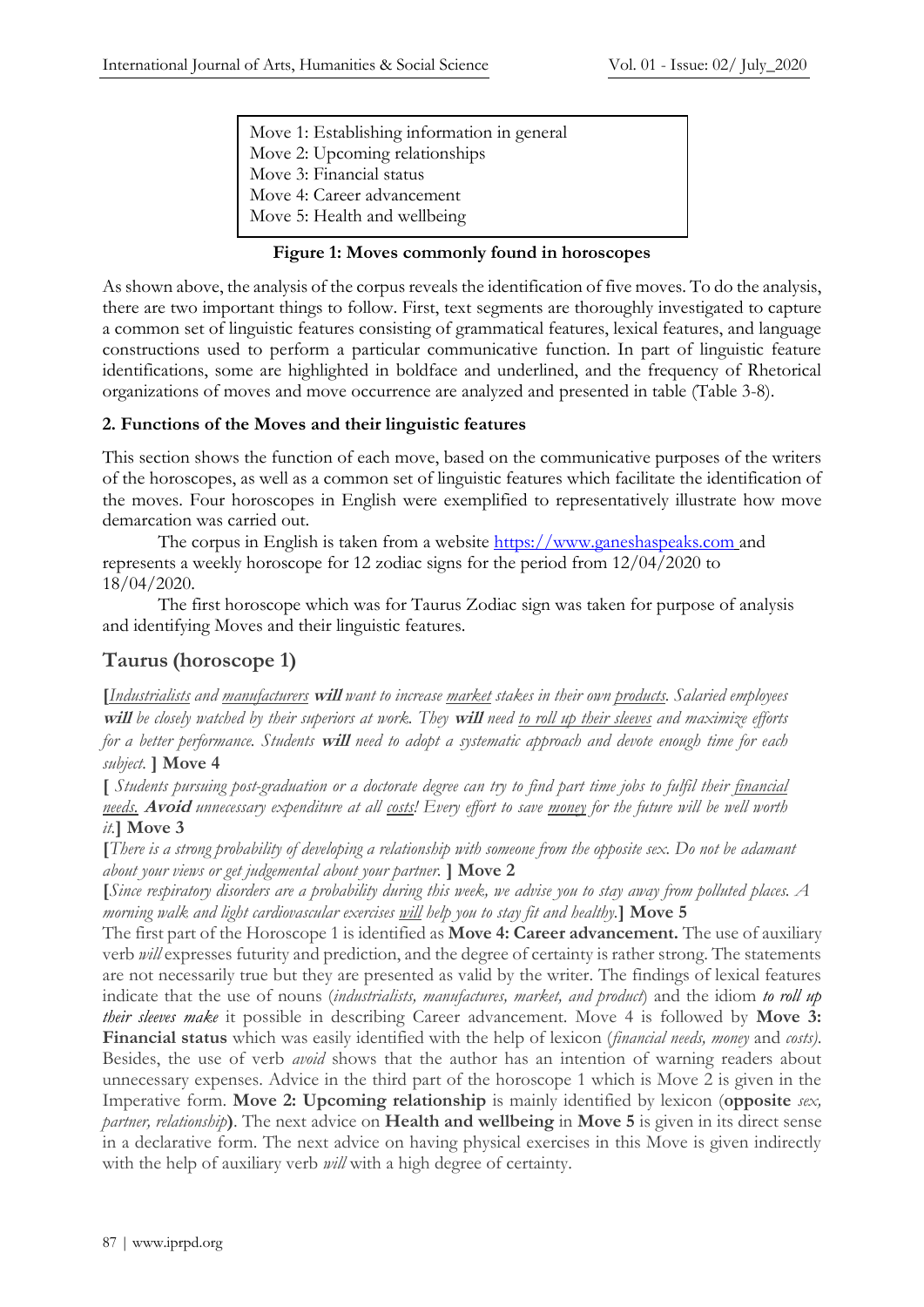## **Aries (horoscope 2)**

**[***Businessmen* **will** *be required to put in their best efforts for obtaining a satisfactory result. This period is favourable for those who want to move on to a better job. Students pursuing graduation or diploma courses* **will** *have a voracious hunger for acquiring new knowledge.* **] Move 4 [** *Students pursuing a doctorate degree or post-graduation can look for part time jobs or assignments to meet their financial needs. This week seems to be very promising as far as your financial growth and stability are concerned. Do not adopt unethical practices of earning money.***] Move 3 [***Choose your words wisely as they will have a profound effect over your loved one. Forgive your partnerwhole heartedly if you do not like a particular attitude or behaviour.* **] Move 2 [***You* **may** *face a minor issue in regards to your health. You will need to be particularly careful about your left eye. If you experience any discomfort with your left eye, consult an ophthalmologist* **] Move 5**

In horoscope 2 the Move order is exactly the same as it was in horoscope 1. Both start with **Move 4** which is about **career advancement.** Tense usage is not fixed but it depends on the message that the author aims to convey to the audience. The auxiliary verb *will* has the highest frequency in the whole P-unit**,** it was twice employed in Move 4. The use of the lexicon, *businessmen, students, a better job, graduation*, makes it possible to identify that the text instance belongs to Move 4. An Imperative form is utilized in giving advice.

The next text instance serves the common function of reporting **Financial status**, identified as **Move 3**. The author is giving advice on the way of *earning money* which is from lexicon that gives a hand in identifying Move 3.

Imperative form occupies the next move which is **Move 2**. The second instance of imperative which is again employed for giving advice is attached with a conditional clause. Move 2 adequately portrays conditions of **Upgrading relationships** and is mainly recognized by nouns (*behavior, attitude, partner*) and an adverb (*heartedly*).

Unlike all previous Moves used reversely according to The Typical patterns of Move Order of the Horoscopes, **Move 5: Health and wellbeing** takes its own place and finalizes the horoscope article. In this part, the author warns the readers to have some health problems. The modal *may* which occupies the first sentence of the of Move 5 has the primary function to express possibility. However, it demonstrates the author's lack of confidence in the truth of what is expressed. One more time, advice is given in terms of Imperative sentence attached with a conditional clause. A specific medical terminology *ophthalmologist* mainly identifies Move's description.

## **Gemini (horoscope 3)**

[*With consistent effort and a rock-solid determination, businessmen* **will** *successfully be able to turn the tide in their favour! Excellent job opportunities offering promising career growth are soon to come your way. Students who are desirous of availing admissions for higher studies abroad will be successful. Students* **should** *learn to increase their focus for an outstanding result.* **] Move 4 [***The Sun and Mercury* **seem** *to be moving through the eleventh house. This* **ensures** *a steady inflow of money along with monetary gains. Overall, the week* **seems** *to be very comfortable on the financial front.* **] Move 3 [***There is a distinct possibility of developing a close relationship with someone from the opposite sex. This week offers a great time with newly formed friends, provided you choose them carefully.* **] Move 2 [***Diabetics and blood pressure patients are strongly advised to get a thorough body check-up to keep their sugar levels and pressure under check. Adequate precaution will be your mantra this week.* **]MOVE 5**

This is the third horoscope in the analysis which starts with **Move 4**. It can be concluded that businessmen and students are two main groups that the author is concentrated on, and they both help reveal the Mode. The modal *should* connotes offering advice or giving suggestion at its weakest. So, in this text instance (Horoscope 3, Move4), the author tries to be more polite and less forceful when giving advice. In the previous horoscopes, the pieces of advices were given in terms of Imperative sentence. The auxiliary verb *will* expresses a confident statement and functions to refer to future time and prediction.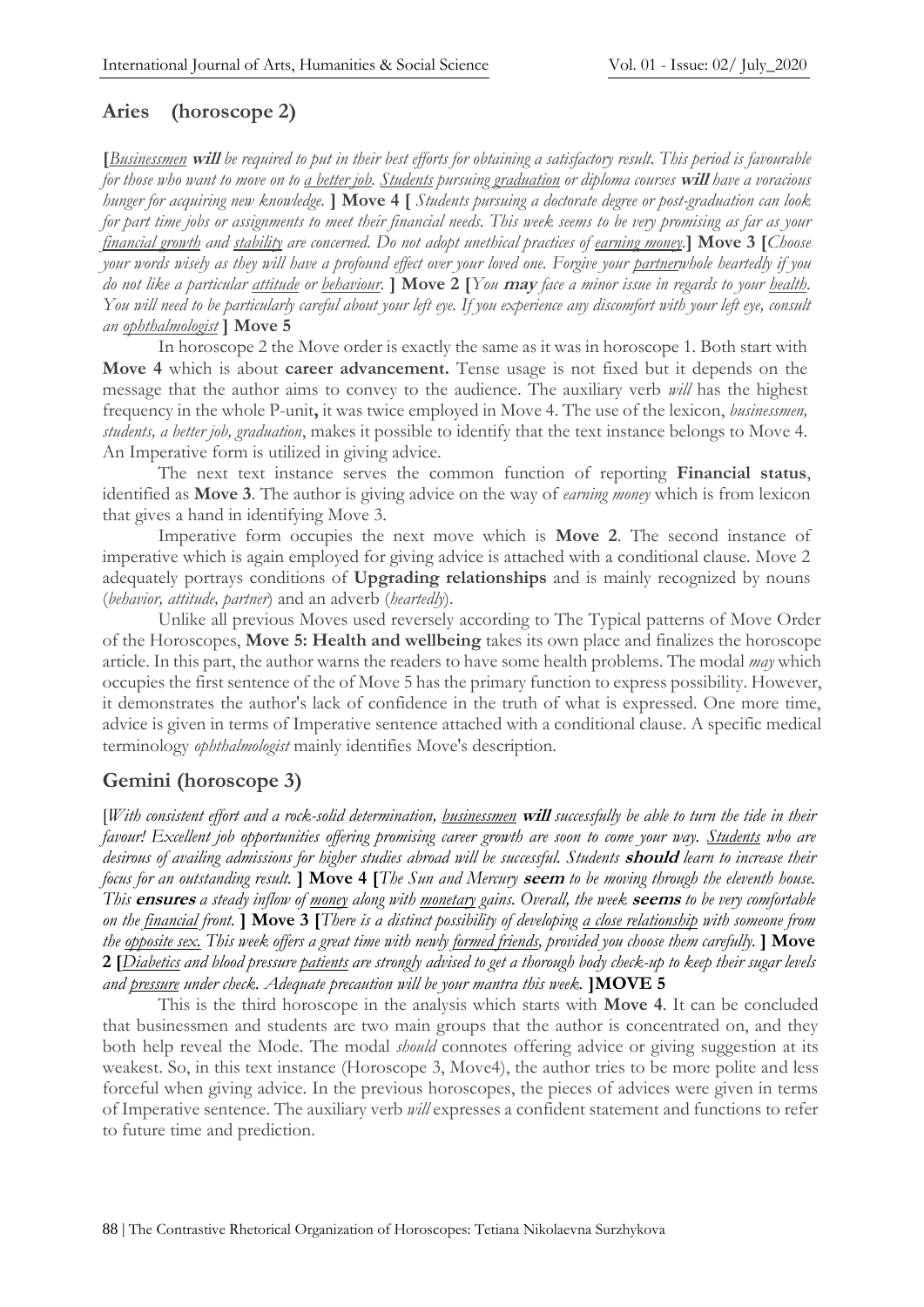The analysis reveals that the next text instance represents **Move 3: Financial Status**. The use of the lexicon*, money, financial, monetary*, makes it possible to identify that this part of the P-unit is conveyed from financial perspective. The verb *seem* conveys the author's belief in the truth value of a given statement. And the verb *ensure* conveys the message with more certainty.

The rhetorical organization of this horoscope article is represented by reverse Move order, Move 3 is followed by **Move 2** correspondingly. Possibility in this Move is expressed not with the help of modal verbs but with its direct lexical unit *possibility*. The lexicon *opposite sex, a close relationship, formed friend* mainly define the move's description as an **Upgrading relationship**.

Move 5 takes its typical place and occupies the end of the horoscope article. The readers with high sugar level are advised to keep on checking their analyses and blood pressure.

## **Leo (horoscope 4)**

**[***Businessmen* **will** *be presented with a great opportunity to strike a majorly profitable deal with a very reputed customer. The performance of salaried employees* **will** *be hampered due to obstacles arising out of nowhere.( Students pursuing post-graduation* **can** *meet their financial needs like term fees and spending money by taking up part time jobs or assignments.) Move 3 Students* **must** *always keep academics as their priority.***] Move 4 [** *Your financial stability* **will** *be rock-solid. Investments made in the past* **will** *bear sweet fruits of returns. Although, this is not a suitable period for considering new investments.***] Move 3 [***Overall time spent with your family will be enjoyable. There is a distinct possibility of developing new relationships this week. Minor differences of opinions* **may** *arise between married couples.***] Move 2 [***No major health concerns are seen during this week. Stick with healthy and nutritious meals. Your dinner should be as light as possible. Beware of unexpected injuries. Drive carefully!***] Move 5**

As in three previous horoscopes, Horoscope 4 starts again with **Move 4: Upgrading relationship.** Besides auxiliary verb *will* which is used usually in horoscopes for prediction, the author resorts to usage of modal verbs *must* and *can*. *Can* is used for expressing future possibility , but it can be said that the degree of certainty is not very strong as it is with the usage of auxiliary verb *will*. The modal verb *must* is used in this text instance to emphasize a way of giving a recommendation. The author expresses that it is a good idea for students whose Zodiac sign is Leo to leave their academics preferable. Move 4 here juxtaposes with Move 3, but taking into account that Move3 occupies only one sentence in the text instance, it was identifies as Move 4 only. Almost the same lexicon from three previous horoscope articles is used in the initial part of the horoscope.

The lexical unit *financial stability* is the one that mainly gives a hand in identifying Move 3 as a **Financial Status**. The usage of *possibility* as a direct linguistic units was revealed through analysis. Another instance of possibility in **Move 2** is expressed by usage of the modal verb *may*, the author indicates a certain level of uncertainty in the truth that is expressed.

The lexical units like *healthy, health, nutritious*, speak for themselves and identify **Move 5: Health and wellbeing.** All pieces of advice given in Move 5 are conveyed in terms of Imperative sentence.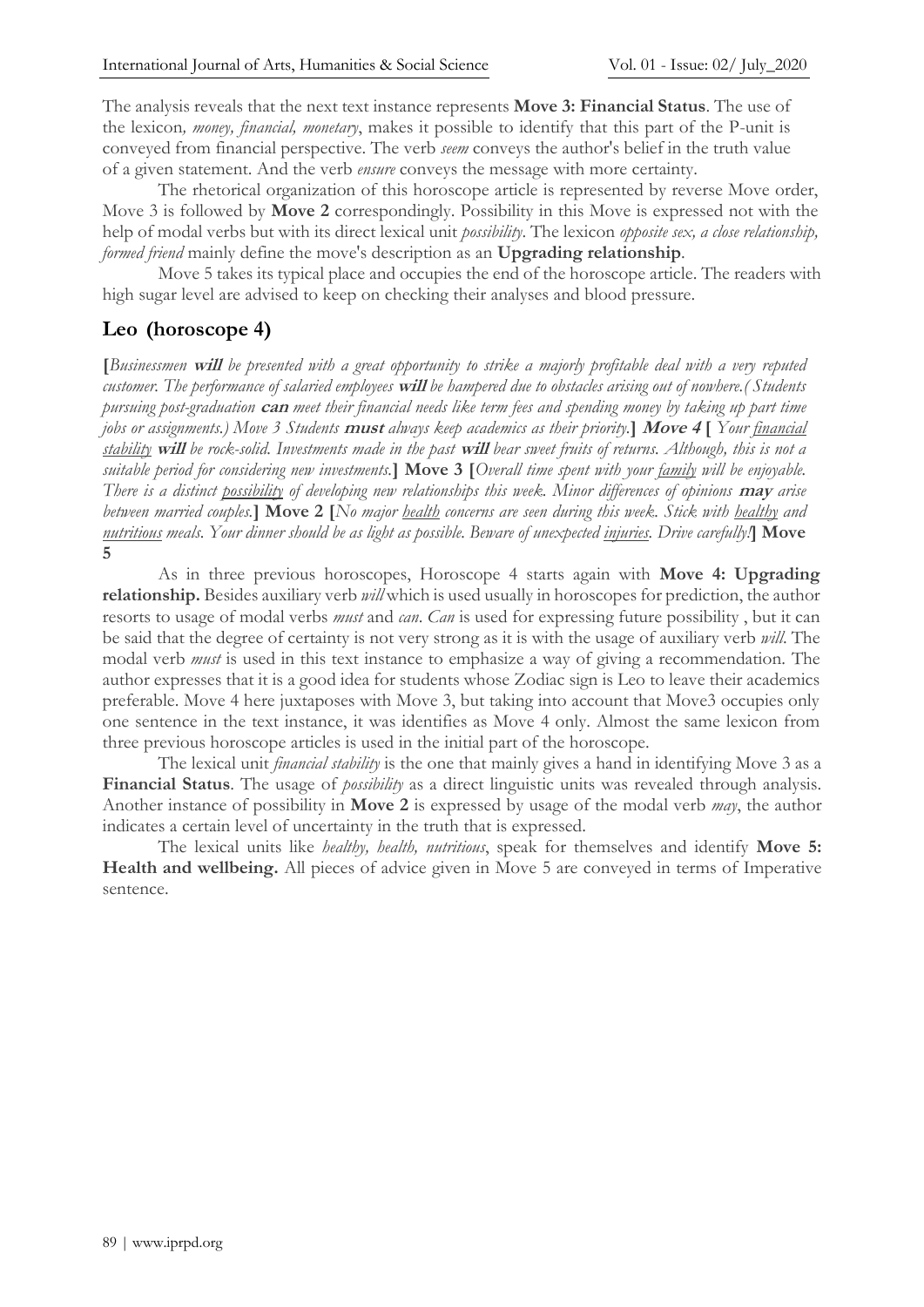|                                                           | Move 1                  | Move 2       | Move 3<br>a  | Move 4       | Move 5       |
|-----------------------------------------------------------|-------------------------|--------------|--------------|--------------|--------------|
| Horoscope 1                                               | $\overline{\mathbf{x}}$ |              |              |              |              |
| <b>Taurus</b>                                             |                         |              |              |              |              |
| Horoscope 2                                               | $\overline{\mathbf{x}}$ | ✓            | ✓            | ✓            | ✓            |
|                                                           |                         |              |              |              |              |
| <b>Aries</b>                                              |                         |              |              |              |              |
| Horoscope 3                                               | $\overline{\mathbf{x}}$ | ✓            | $\checkmark$ | $\checkmark$ | $\checkmark$ |
| Gemini                                                    |                         |              |              |              |              |
| Horoscope 4                                               | $\overline{\mathbf{x}}$ | $\checkmark$ | $\checkmark$ | ✓            | ✓            |
|                                                           |                         |              |              |              |              |
| Cancer                                                    |                         |              |              |              |              |
| Horoscope 5                                               | $\overline{\mathbf{x}}$ | $\checkmark$ | ✓            | $\checkmark$ | ✓            |
|                                                           |                         |              |              |              |              |
| Leo                                                       | $\overline{\mathbf{x}}$ | ✓            | ✓            | ✓            | ✓            |
| Horoscope 6                                               |                         |              |              |              |              |
| <b>Virgo</b>                                              |                         |              |              |              |              |
| Horoscope 7                                               | $\overline{\mathbf{x}}$ | ✓            | ✓            | ✓            |              |
|                                                           |                         |              |              |              |              |
| Libra                                                     |                         |              |              |              |              |
| Horoscope 8                                               | $\overline{\mathbf{x}}$ | ✓            |              | ✓            | ✓            |
| Scorpio                                                   |                         |              |              |              |              |
| Horoscope 9                                               | $\overline{\mathbf{x}}$ | ✓            |              |              | ✓            |
|                                                           |                         |              |              |              |              |
| <b>Sagittarius</b>                                        |                         |              |              |              |              |
| Horoscope 10                                              | $\overline{\mathbf{x}}$ | ✓            |              | ✓            | ✓            |
|                                                           |                         |              |              |              |              |
| Capricorn                                                 | $\overline{\mathbf{x}}$ | ✓            | ✓            | ✓            | $\checkmark$ |
| Horoscope 11                                              |                         |              |              |              |              |
| <b>Aquarius</b>                                           |                         |              |              |              |              |
| Horoscope 12                                              | $\overline{\mathbf{x}}$ | ✓            |              |              |              |
|                                                           |                         |              |              |              |              |
| Pisces                                                    |                         |              |              |              |              |
| Table 3<br>The occurrences of Moves in the English corpus |                         |              |              |              |              |

Three horoscopes in Russian were exemplified to representatively illustrate how move demarcation was carried out. The corpus in Russian is taken from a website [https://www.chita.ru](https://www.chita.ru/) and represents a weekly horoscope for 12 zodiac signs for the period from 13/04/2020 to 18/04/2020. The next 12 horoscope articles were investigates with the purpose to identify Move Functions and to describe their linguistic features.

## **Овен Aries (horoscope 1)**

**[***Новая неделя* **обещает** *значительное улучшение самочувствия Овнов, улучшения коснутся не только здоровья, но и деловой активности обладателей этого зодиакального знака. Наибольших успехов Овнам*  **удастся** *добиться в плане поиска наиболее эффективных путей структуризации своих амбициозных стремлений. Некоторые из ваших концепций* **будут** *настолько хороши, что любой уважающий себя эксперт* **почтет** *за честь воспользоваться вашими выводами, сожалея о том, что не обдумал подобный поворот событий и не предложил его вам в качестве совета.***]Move 1 [***Если по окончании недели Овны почувствуют некоторую финансовую нестабильность, им обязательно стоит обратить на свое благосостояние более пристальное внимание.* **] Move 3 [***В этот период есть вероятность появления необоснованной информации, проверка, на соответствие реальности которой, отнимет у вас немало сил и главное нужное вам сейчас время. Так или иначе, в конце недели звезды предостерегают Овнов от принятия необоснованных решений. Любые ваши действия, в это время, должны приносить самоудовлетворение, будь то, от проделанной подготовительной работы или же от общения с людьми, с которыми придется иметь дело***.] Move 1**

## **Translation**:

The new week promises a significant improvement in the health of Aries, the improvements will affect not only the health, but also the business activity of the owners of this zodiac sign. The greatest successes of Aries will be achieved in terms of finding the most effective ways to structure their ambitious aspirations. Some of your concepts will be so good that any self-respecting expert will consider it an honor to use your conclusions, regretting that he did not consider such a turn of events and did not offer it to you as advice. If at the end of the week, Aries feel some financial instability, they should definitely pay closer attention to their welfare. During this period, there is the likelihood of unreasonable information appearing, a check on the conformity of which reality will take away a lot of your strength and most importantly the time you need now. One way or

90 | The Contrastive Rhetorical Organization of Horoscopes: Tetiana Nikolaevna Surzhykova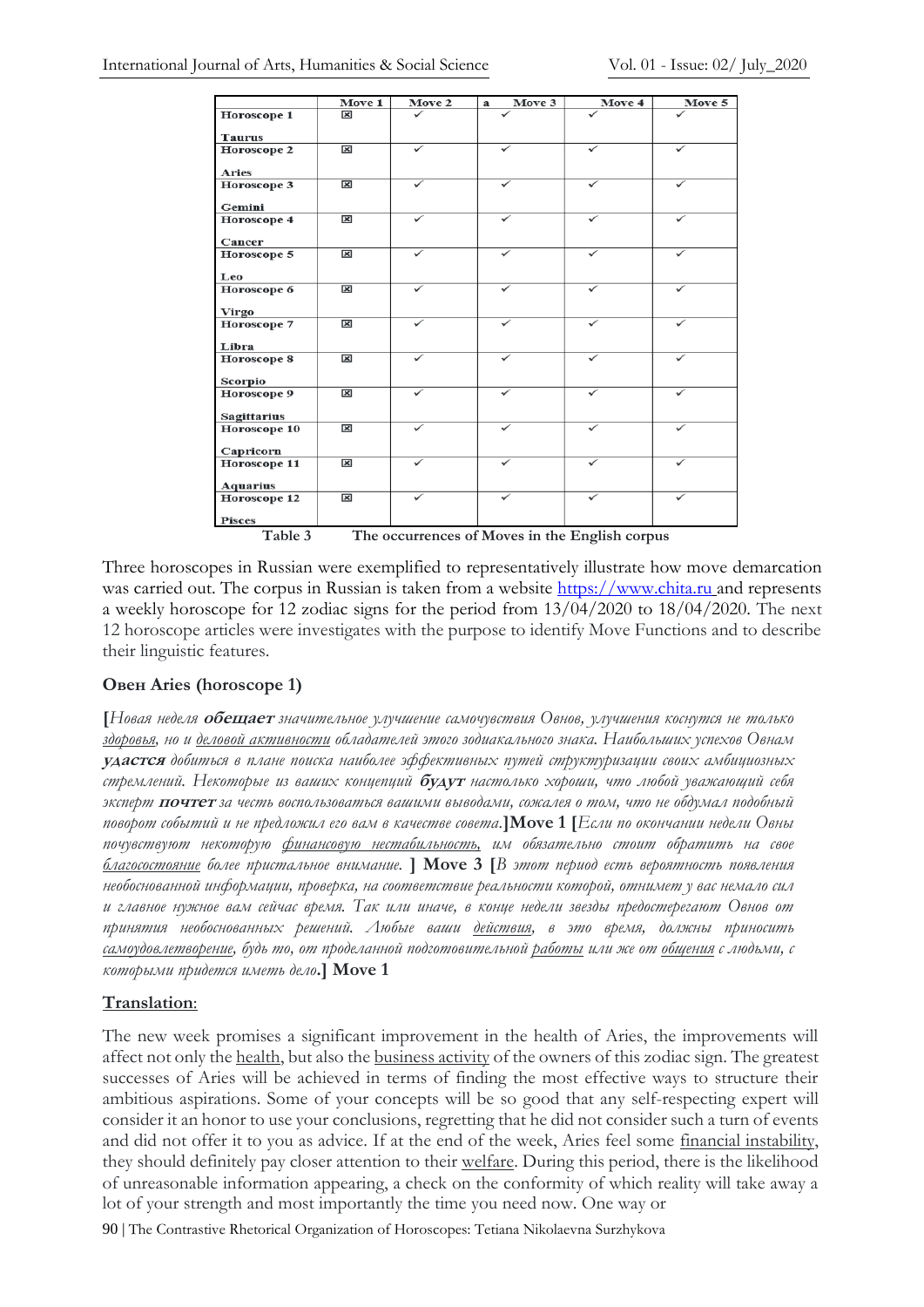another, at the end of the week, stars warn Aries from making unreasonable decisions. Any of your actions, at this time, should bring self-satisfaction, whether from the preparatory work done or from communication with people with whom you have to deal.

The first part of horoscope 1 is identified as **Move 1: Establishing information in general**. The observation of grammatical features makes it clear that the use of future tense is commonly employed in this move in consideration of futurity and prediction of the message. The use of present tense verb *обещает* "*promises*" also refers to the future.

**Move 1** usually occupies the beginning of the article. The message conveyed in this text instance denotes information in general. The lexicon *здоровье* and *деловая активность* (*health* and *business activity,* respectively) makes it clear that the move does not denote any particular information, all messages are interweaving representing information in general. The message when the author gives advice on *welfare* in case of *financial instability* determines the **Move** as **Financial Status** by its lexicon and content. The advice is given in rather polite way using the modal verb *should* which is attached with the conditional clause.

In a strange way, but interweaving of the lexicon like *действия (actions), самоудовлетворение (self-satisfaction), работа (work), общение (communication)* determines that the message is delivered in general which is obviously identified as **Move1: Establishing information in general.** According to Swales, when the Move occurs twice it should be considered as separate occurrence.

## **Рак Cancer (horoscope 2)**

[*Взаимное расположение планет наступающей недели придает особое значение деловой сфере и благосостоянию счастливых обладателей знака Рак. Достаточно логично, важно, и наиболее эффективно, в ситуации, когда удача в делах сама идет к вам в руки, переориентировать свои приоритеты в этот период, полностью обратившись к деловому аспекту своей жизни. Вместо того чтобы понапрасну прожигать подаренную возможность, добейтесь, чтобы ваши дела работали на вас как хорошо отлаженный механизм.]* **Move 4** *[Текущая неделя предвещает более или менее слаженное течение дел, но это положение имеет свои оговорки. ]* **Move 1** *[Звезды предостерегают Раков от вмешательства в чужие дела и участия в решении проблем даже близких им людей. ]* **Move 2** *[Для кого-то из вас это будет естественно, для кого-то нет, но так или иначе, на этой неделе вашей главной обязанностью являются собственные затруднения и удовлетворение исключительно своих потребностей.]* **Move 1**

## **Translation:**

The relative position of the planets of the coming week attaches particular importance to the business sphere and the welfare of the happy owners of the Cancer sign. It is quite logical, important, and most effective, in a situation where luck in business itself goes into your hands, to reorient your priorities in this period, fully turning to the business aspect of your life. Instead of wasting a given opportunity in vain, make sure that your work works for you as a well-functioning mechanism. This week portends a more or less coordinated course of affairs, but this situation has its reservations. The stars warn Cancers from interfering in other people's affairs and participating in solving the problems of even those who are close to them. For some of you this **will** be natural, for some not, but anyway, this week your main responsibility is your own difficulties and the satisfaction of your own needs.

It should be that all instances of horoscope in English corpus started with **Move 4: Career advancement**. So, a kind of similarity with Horoscopes in English is observed since the article above starts with Move 4 implying about activities in business sphere and giving some advices on this point. Advice is given in terms of Imperative sentence at the end of the move that finalizes it in a good way. The lexicon, *деловая сфера ( business sphere), деловой аспект (business aspect), дела (business)*mainly defines the content of the move. The use of present tense can be instantiated with verbs *придает* (*attaches ) идет (goes*) and is commonly employed in this text instance. The scrutiny of language constructions shows that the use of an Extraposed subject introduced by Anticipatory- It construction (*Достаточно логично, важно, и наиболее эффективно* - *It* **is** *quite logical, important, and most effective*) expresses a value judgment towards the actions to the reader.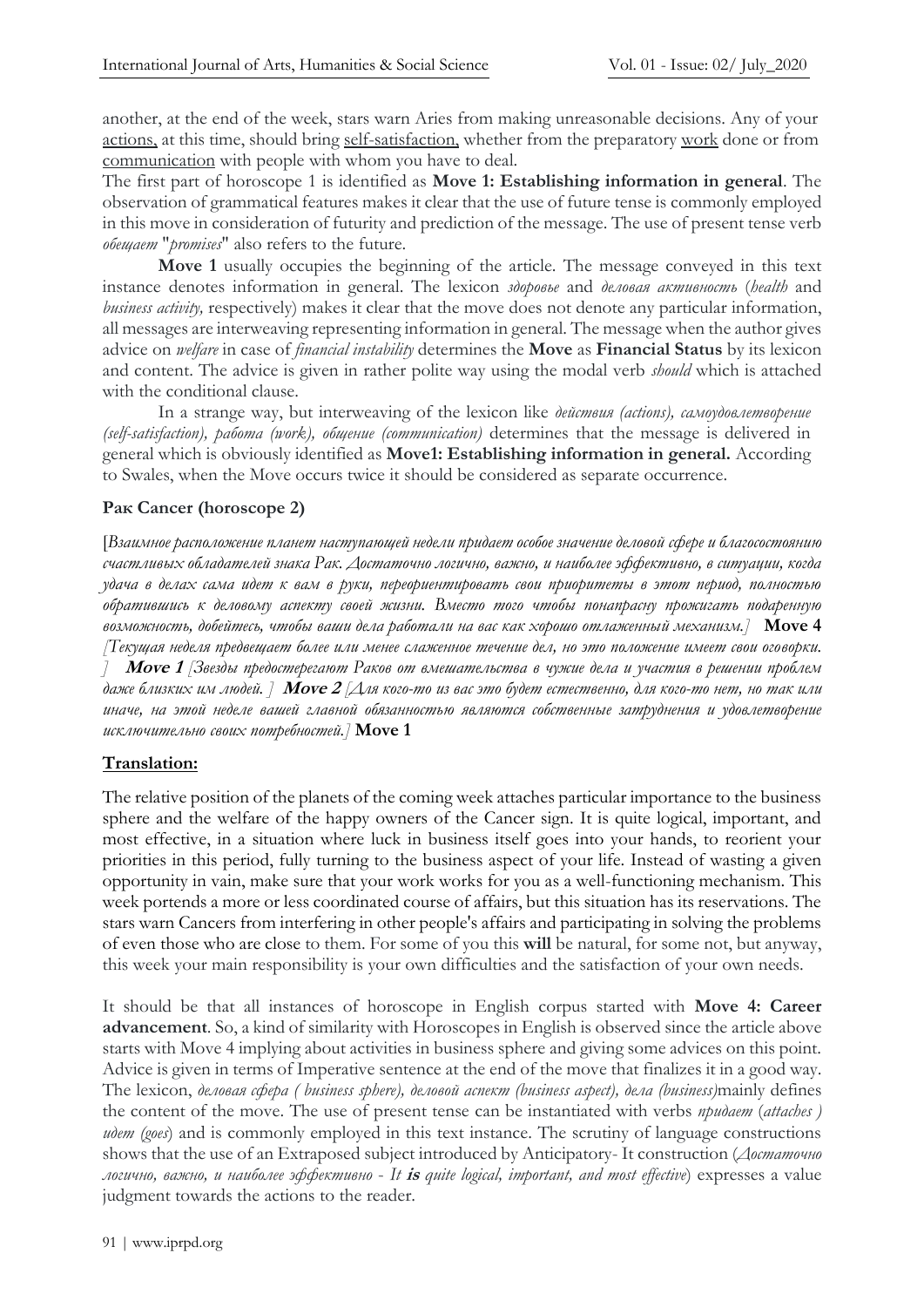**Move 1: Establishment information in general** follows Move 4 and finalizes the text instance, and should be fixed as a Move twice occurred. The tense choice again falls to Present Simple, although the verb *предвещает (portends***)** denotes prediction for the future by itself. One sentence in Move 1 defines the futurity by the auxiliary verb *will*.

The present tense still emerges within the article, it also can be identified in Move 2. With the use of lexicon , *чужие дела (in other people's affairs) близких им людей (those who are close to them or close people),* it is obviously seen that the text instance mostly focuses on a communicative purpose from relationship perspective.

## **Скорпион Scorpio (horoscope 2)**

**[***Текущее астрологическое состояние относительно спокойно и* **не обещает** *Скорпионам резких изменений однако на этой неделе* **следует** *ожидать пристального внимания к вашему благосостоянию, ресурсам и трудовой эффективности , при этом такой обзор будет сделан с внешней стороны.***] Move 1 [***Коль скоро сторонние действия не носят агрессивного характера, Скорпионам нечего опасаться, в противном случае наилучшим вариантом может стать полное отстранение от деловой жизни на ближайшие дни.***] Move 4 [***В течение всей недели Скорпионам* **не следует** *рассчитывать только на собственные силы, так как коллеги, друзья или родственники более чем рады предложить вам руку помощи.* **В ваших же интересах***, впустить в свое сердце толику любви и доверия к близким людям. Помните, что чем более вы осознаете правильность расставленных приоритетов, тем более хорошо и удовлетворенно вы будете себя чувствовать.***] Move 2**

## **Translation**:

The current astrological status is relatively calm and **does not promise** dramatic changes to Scorpios, but this week you **should** expect close attention to your welfare, resources and labor efficiency, and this review will be made from the outside. Since third-party actions are not aggressive, Scorpios have nothing to fear, otherwise the best option would be to completely remove oneself from business life in the coming days.

Throughout the week, Scorpios **should not** rely solely on their own strength, as colleagues, friends or relatives are more than happy to offer you a helping hand. **It is in your interest** to let a little bit of love and trust in loved ones into your heart. Remember that the more you realize the correctness of your priorities, the more good and satisfied you will feel.

The horoscope article starts with general message and includes different fields of people's interests. The mixture of the lexicon благосостоянию (welfare) трудовой активности (labor efficiency)clearly identifies **Move1** which encompasses overall information.

The usage of present tense predominates in this horoscope article, taking into consideration that the modal verb should emerged only twice when the author tried to be more polite and less forceful when giving advice.

Move 1 is followed by **Move 4: Career advancement** which consists of a single sentence which makes the Move concise but does not exclude sapidity. The lexical units деловая жизнь (business life) clearly clarifies Move's description.

It should be noticed that this is the first instance when **Move 2: Upgrading relationship** finalizes the horoscope article, including the analysis of the Corpus in English. The lexical units, colleagues( коллеги), друзья (friends), родственники ( relatives), свое сердце (your heart )determine the Move by their direct connotations.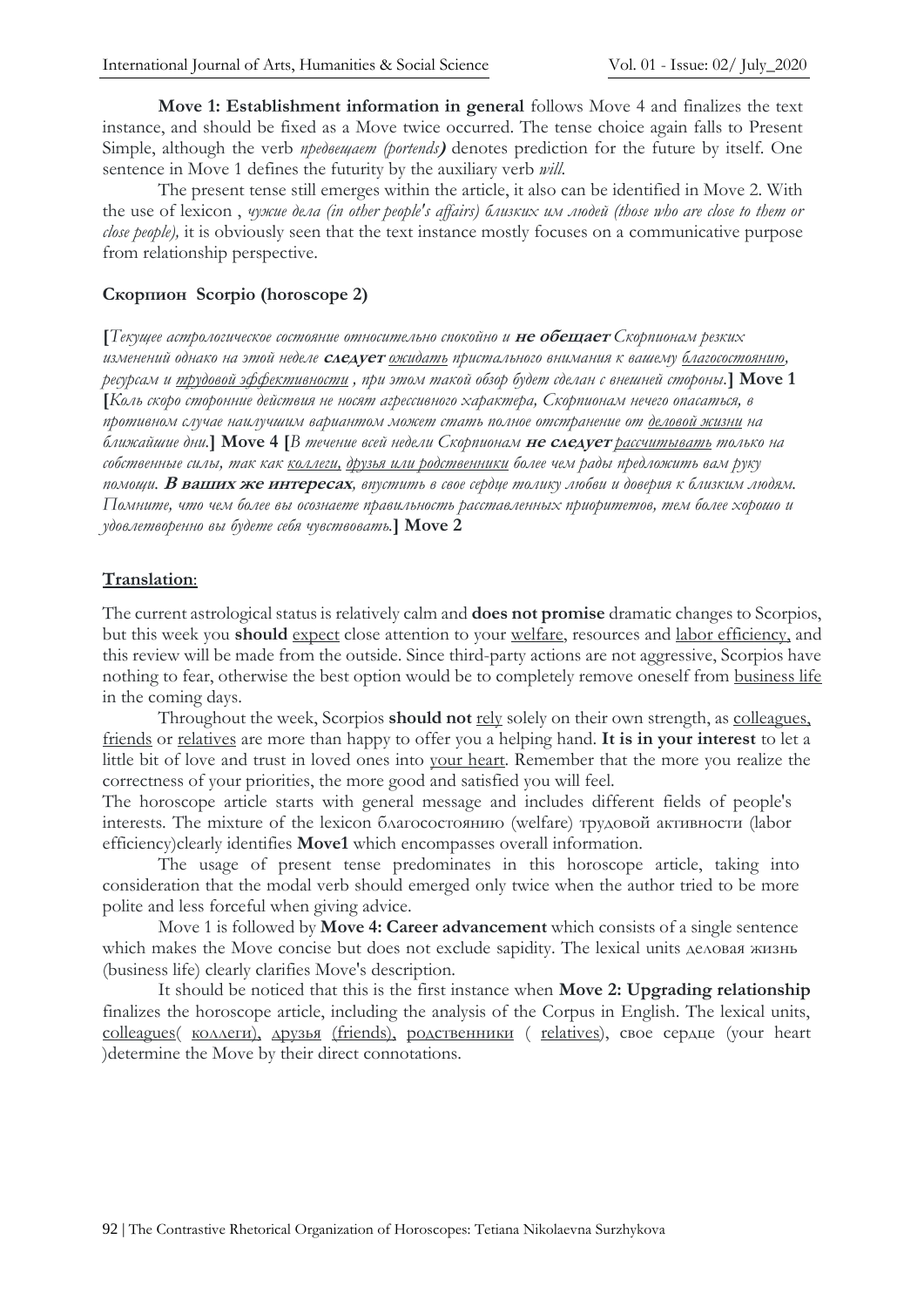|                                                          | Move 1                       | Move 2                  | Move 3                  | Move 4                  | Move 5                  |
|----------------------------------------------------------|------------------------------|-------------------------|-------------------------|-------------------------|-------------------------|
| Horoscope 1<br><b>Телен Taurus</b>                       | ✓                            | ✓                       | $\overline{\mathbf{x}}$ | 区                       | $\overline{\mathbf{x}}$ |
| Horoscope 2<br>Овен<br><b>Aries</b>                      | $\checkmark$ 2               | $\overline{\mathbf{x}}$ | ✓                       | 図                       | 図                       |
| Horoscope 3<br><b>БлизнецыGemini</b>                     |                              |                         | 図                       | ✓                       | $\overline{\mathbf{x}}$ |
| Horoscope 4<br>Cancer<br>Рак                             | $\checkmark$<br>$\mathbf{2}$ | $\checkmark$            | $\overline{\mathbf{x}}$ | ✓                       | $\mathbf{x}$            |
| Horoscope 5<br>Leo<br>Лев                                | ✓                            | $\sqrt{2}$              | 図                       | ✓                       | $\overline{\mathbf{x}}$ |
| Horoscope 6<br>Дева<br>Virgo                             | 図                            | ✓                       | 図                       | $\checkmark$            | $\overline{\mathbf{x}}$ |
| Horoscope 7<br>Libra<br>Весы                             | ×                            | $\checkmark$            | 区                       | $\checkmark$            | $\overline{\mathbf{x}}$ |
| Horoscope 8<br><b>СкорпионScorpio</b>                    | ✓                            | ✓                       | $\overline{\mathbf{x}}$ | $\checkmark$            | 図                       |
| Horoscope 9<br>СтрелецSagittarius                        |                              |                         | 図                       | 図                       | $\overline{\mathbf{x}}$ |
| Horoscope 10<br>Козерог<br>Capricorn                     | $\overline{\mathbf{x}}$      |                         | ✓                       | ✓                       | $\mathbf{x}$            |
| Horoscope 11<br>Водолей                                  | ✓<br>$\overline{2}$          | $\vert x \vert$         | $\overline{\mathbf{x}}$ | ✓                       | $\overline{\mathbf{x}}$ |
| <b>Aquarius</b><br>Horoscope 12<br>Рыба<br><b>Pisces</b> | ✓                            | $\checkmark$            | $\overline{\mathbf{x}}$ | $\overline{\mathbf{x}}$ | $\overline{\mathbf{x}}$ |

**Table 4 The occurrences of Moves in the Russian corpus**

| <b>Particulars</b>                                                                                                                                   | Period    | $\frac{0}{0}$ |
|------------------------------------------------------------------------------------------------------------------------------------------------------|-----------|---------------|
| Move 1: Establishing information in general                                                                                                          | 0/12      | $0\%$         |
| Move 2: Upcoming relationship                                                                                                                        | $12$ -Dec | 100%          |
| Move 3: Financial status                                                                                                                             | $12$ -Dec | 100%          |
| Move 4: Career advancement                                                                                                                           | $12$ -Dec | $100\%$       |
| Move 5: Health and wellbeing                                                                                                                         | $12$ -Dec | $100\%$       |
| $T_{\rm eff}$ $\sim$ $\epsilon$ $M_{\rm core}$ $f_{\rm acc}$ $f_{\rm core}$ $\sim$ $\epsilon$ $T_{\rm core}$ $\sim$ $T_{\rm core}$ $\sim$ $\epsilon$ |           |               |

**Table 5 Move frequency of English Horoscopes**

| <b>Particulars</b>                          | Period    | $\frac{0}{0}$ |
|---------------------------------------------|-----------|---------------|
| Move 1: Establishing information in general | $12$ -Dec | $100\%$       |
| Move 2: Upcoming relationship               | $11$ -Dec | $92\%$        |
| Move 3: Financial status                    | $02$ -Dec | $17\%$        |
| Move 4: Career advancement                  | $08$ -Dec | $67\%$        |
| Move 5: Health and wellbeing                | 0/12      | $0\%$         |

**Table 6 Move frequency of Russian Horoscopes**



**Table 7 Move Order of English Horoscopes (for all the Zodiac Signs)**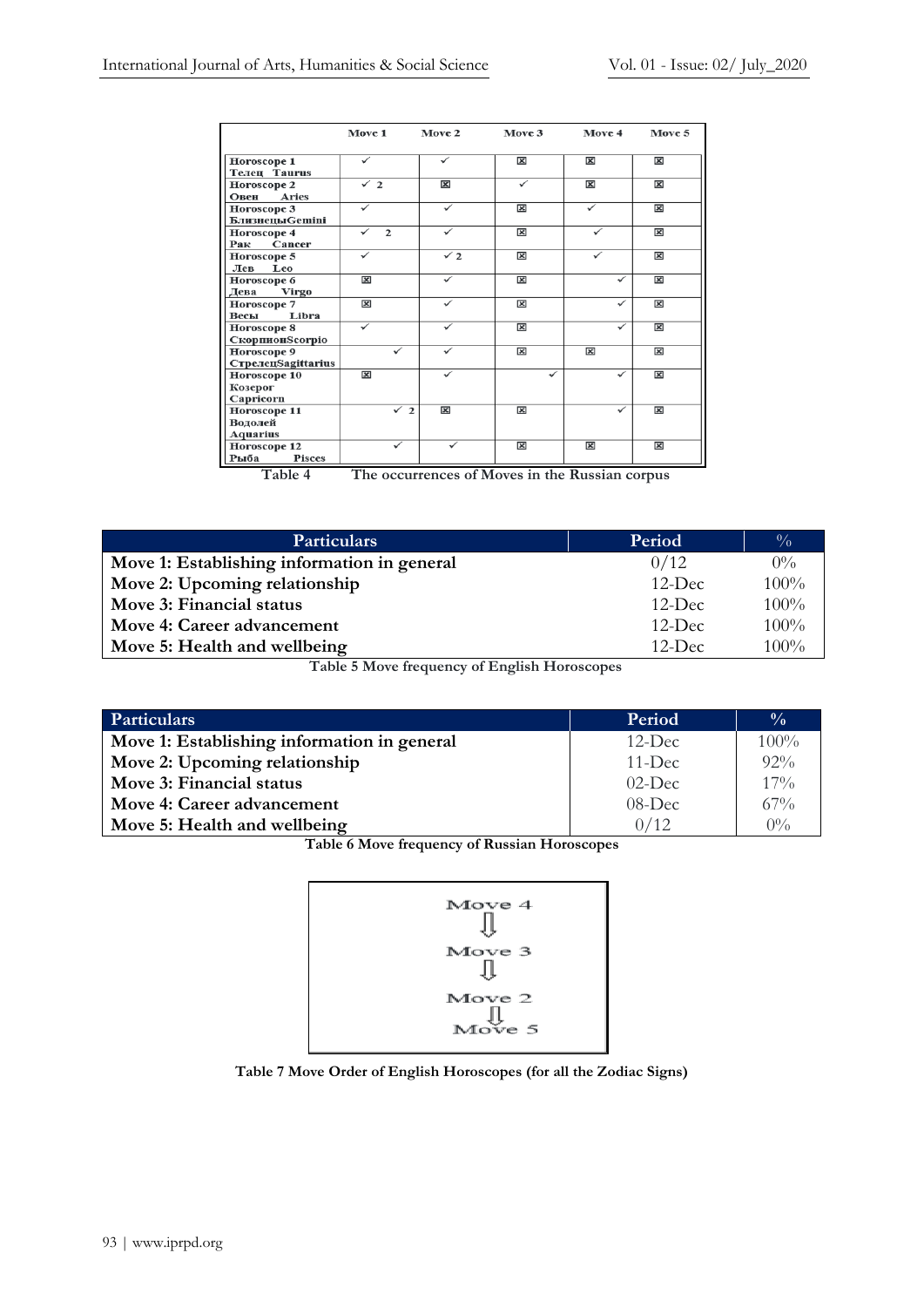| <b>Tenen Taurus</b>                       | <b>Aries</b><br>Овен       | Близнецы Gemini            | Рак<br>Cancer                        |  |
|-------------------------------------------|----------------------------|----------------------------|--------------------------------------|--|
| Move 2<br>Move 1                          | Move 1<br>Move 3<br>Move 1 | Move 1<br>Move 4<br>Move 2 | Move 4<br>Move 1<br>Move 2<br>Move 1 |  |
| Лев<br>Leo                                | Дева<br>Virgo              | Libra<br>Весы              | Скорпион Scorpio                     |  |
| Move 2<br>Л<br>Move 1<br>Move 4<br>Move 2 | Move 4<br>Move 2           | Move 2<br>Move 4           | Move 1<br>Jι<br>Move 4<br>Move 2     |  |
| СтрелецSagittarius                        | Kosepor Capricorn          | Водолей Aquarius           | Рыба<br><b>Pisces</b>                |  |
| Move 1<br>Move 2                          | Move 3<br>Move 4<br>Move 2 | Move 1<br>Move 4<br>Move 1 | Move 1<br>Move 2                     |  |

**Table 8 Move Order of Russian Horoscopes**

#### **CONCLUSION**

Based on the move analysis of Horoscope articles in two languages from two different websites, it can be noted that Moves did not appear with equal Move frequency, apart from Move 2, or Move order. The horoscope articles in English appeared with fixed Move Order, although it didn't encompass one of the Moves which is Move 1 and the Move order was established reversely to Figure 1. All Moves, apart from Move 1, which didn't appear at all, share the equal frequency - 100% and appeared in all horoscope articles that allows them to be called obligatory. They are obligatory for the author of English Horoscope articles since not the same frequency was demonstrated in Russian Horoscope articles.

Russian horoscopes demonstrated unequal frequency of Moves with predominance of Move 1 (100%). Move 1 and Move 2 (92%) can be considered obligatory, Move 1 did not appear in all the horoscopes, but in three of them it occurred twice, so it resulted in: 12 times in 12 articles. Undoubtedly, it deserves to be called an obligatory move. So does Move 2 which occurred 11 times in 12 articles. Move 4 is typical in a Russian corpus, it appeared in 8 articles (67 %). Move 5 is considered optional, it did not appear at all (0%), as well as Move 3 which was established with low frequency (17%).

All three problems previously established were successfully solved and elucidated. The corpus taken from two different websites in two different languages demonstrated different results of Move frequency and Move order. However, they should not be taken for granted since they are considered the authors' preferences.

Moves have different functional and semantic purposes and that was demonstrated by congruous and appropriate lexicon. The establishment of Move 2 with high frequency (in English corpus, Move  $2 - 100\%$ , in Russian corpus, Move  $2 - 97\%$  is the only fixed similarity between the articles of two languages.

It can be suspected that the most interesting field for horoscope readers is Upcoming relations which was reflected in Move 2. Taking into consideration the authors' awareness of readers' interest, Move 2, reflecting Upcoming relations, was predominate in the Horoscope articles of both websites. It can be suspected that the author of Russian websites does not predict the readers' interest in Health and Wellbeing, therefore he did not reflect this field in his articles. In addition, it should be mentioned that Moves in both languages were not distributed in fixed order adapted in the previous studies.

Pieces of advice were mainly given in terms of Imperative sentence sometimes attached with a conditional clause. Associated with prediction and futurity, high use of future simple was established. A variable use of modal verbs was demonstrated in two languages when the authors intended to show their degree of uncertainty.